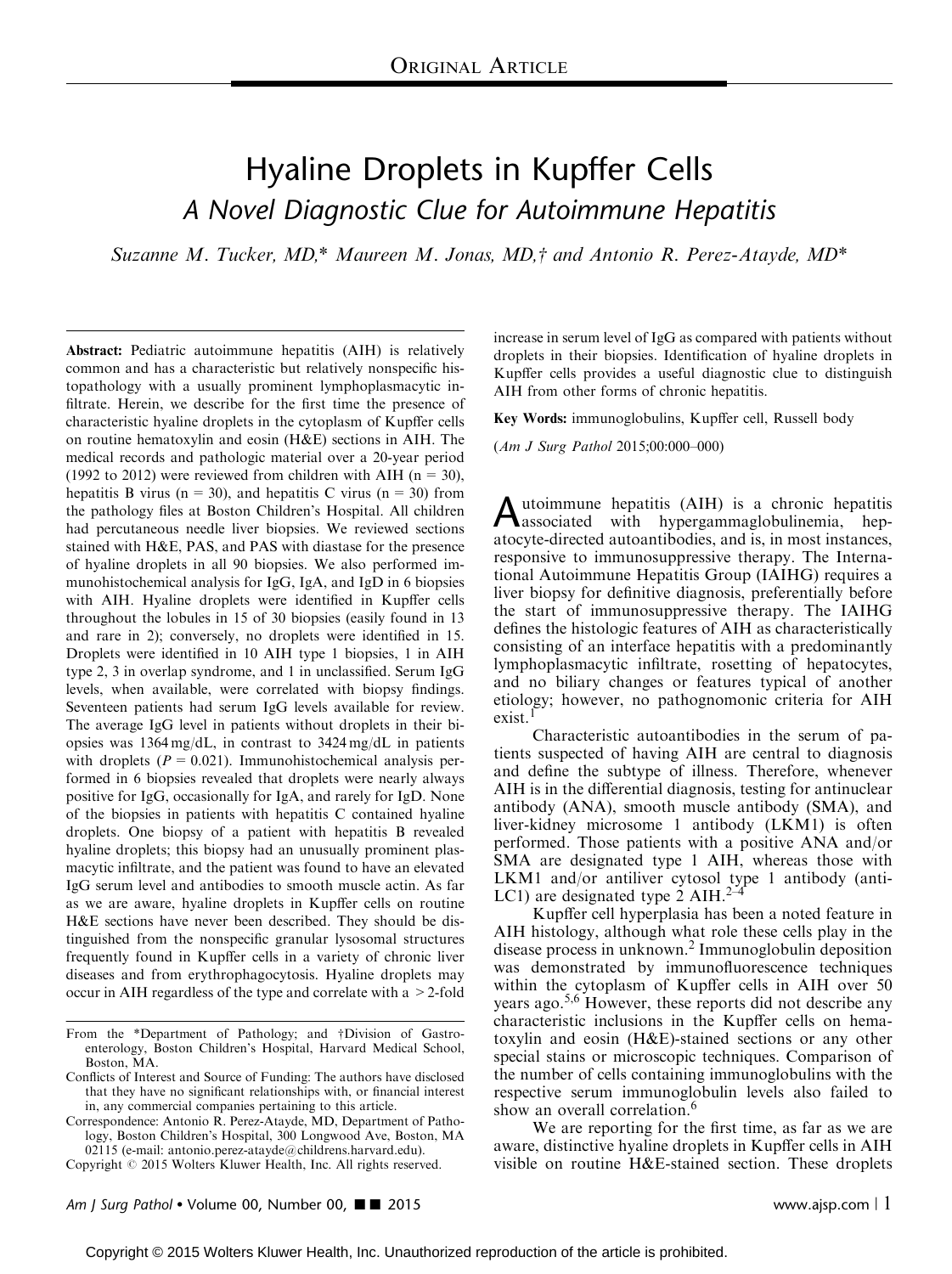<span id="page-1-0"></span>provide a new diagnostic clue in the diagnosis of AIH helping to differentiate AIH from other forms of chronic hepatitis.

# MATERIALS AND METHODS

# Review of Clinical and Histopathologic Material

A retrospective study was conducted. The medical records and pathologic material were reviewed from 30 patients with AIH, 30 with hepatitis B virus infection, and 30 with hepatitis C virus infection diagnosed over a 20 year period (1993 to 2013). The medical records were reviewed for laboratory data, including serum IgG levels, autoantibody titers, and viral serologies. Clinical notes were also reviewed to confirm the liver biopsy diagnosis, as well as for evidence that other mimics of AIH had been excluded. All patients had percutaneous needle liver biopsies.

Patients with AIH were subtyped depending on their clinical information, laboratory data, and histopathologic features into 4 groups: type 1 AIH, type 2 AIH, overlap syndrome of AIH with primary sclerosing cholangitis, and unclassified, representing those patients with AIH who did not have autoantibody titers available for review at Boston Children's Hospital.

Serum IgG levels available in the medical records at Boston Children's were correlated with the presence or absence of hyaline droplets in the liver biopsies. A Student 2-tailed T test was utilized for statistical comparison analysis, with a *P*-value of  $\leq 0.05$  representing statistical significance.

Formalin-fixed paraffin-embedded sections stained with H&E, periodic acid Schiff (PAS), and PAS postdiastase (PASD) from the 90 liver biopsies were reviewed for the presence of hyaline droplets within the cytoplasm of Kupffer cells. The number of droplets present in the biopsies were semiquantitated and ascribed a numerical score as 0 designating that no droplets were identified,  $1+$ designating rare droplets (1 to 2/high-power fields), and 2+ designating that droplets were easily identifiable  $(\geq 3/2)$ high-power fields).

# Immunohistochemical Staining

Immunohistochemical staining was performed on formalin-fixed paraffin-embedded sections in 6 liver biopsies utilizing antibodies against IgG (Cell Marque, Rocklin, CA), IgA (Dako, Carpinteria, CA), and IgD (Leica Biosystems, Buffalo Grove, IL) in 6 selected AIH biopsies. Staining present only in the characteristic droplets in the Kupffer cells was analyzed. The intensity of staining was semiquantitated on a scale from 0, which represented no appreciable staining of droplets, to  $3+$ , which represented diffuse dark staining of droplets. Immunohistochemical staining for CD68 was also performed in 1 biopsy of AIH. With all stains, a standard technique using a peroxidase-conjugated streptavidin biotin was utilized according to the manufacturer's protocols. Appropriate control analyses were simultaneously performed for all specimens.

# RESULTS

# Clinical Information

The age and sex of the patients with AIH and the subtype of AIH are shown in Table 1. For the patients with hepatitis C, the average age was 15 years with a range of 2 to 30 and included 17 male and 13 female individuals. For the patients with hepatitis B, the average age was 13 years with a range of 2 to 23 and included 19 male and 11 female individuals. For the patients with AIH, the average age was 15 years with a range of 6 to 23 and included 16 male and 14 female individuals. For the patients with AIH, 17 had type 1, 2 had type 2, 7 had AIH-PSC overlap syndrome, and 4 were unclassified.

# Histopathologic Findings

Hyaline droplets were identified in the Kupffer cells of 15 of the 30 (50%) liver biopsy specimens in patients with AIH, with 13 of these biopsies demonstrating  $2+$ droplets and 2 biopsies demonstrating 1+ droplets ([Figs. 1, 2\)](#page-2-0) Conversely, no droplets were identified in the remaining 15 patients with AIH. The droplets were wellcircumscribed bodies with a glassy appearance within the cytoplasm of the Kupffer cells throughout the lobules ([Fig. 3\)](#page-4-0). These droplets were PAS positive and diastase resistant [\(Fig. 3B\)](#page-4-0). Droplets were identified in a spectrum of biopsies with AIH features, including those with mild

| TABLE 1. Summary, Patients With AlH |                |              |     |                 |                   |  |
|-------------------------------------|----------------|--------------|-----|-----------------|-------------------|--|
| Case No.                            | <b>Subtype</b> | <b>Sex</b>   | Age | <b>Droplets</b> | <b>IgG</b> Levels |  |
| 1                                   | OL             | М            | 11  | $2+$ droplets   | 2160              |  |
| $\overline{\mathbf{c}}$             | Type 1         | F            | 12  | $2+$ droplets   | NA                |  |
| 3                                   | Type 1         | F            | 16  | $2+$ droplets   | 8356              |  |
| 4                                   | OL             | M            | 20  | $1+$ droplets   | NA                |  |
| 5                                   | Type 1         | F            | 12  | $2+$ droplets   | NA                |  |
| 6                                   | Type 1         | M            | 13  | $2+$ droplets   | 2093              |  |
| 7                                   | Type 1         | F            | 6   | $2+$ droplets   | 2650              |  |
| 8                                   | Type 2         | M            | 13  | $2+$ droplets   | 1435              |  |
| 9                                   | Type 1         | F            | 11  | $2+$ droplets   | 5334              |  |
| 10                                  | Type 1         | М            | 18  | $2+$ droplets   | NA                |  |
| 11                                  | OL             | M            | 17  | $2+$ droplets   | 3232              |  |
| 12                                  | Type 1         | $\mathbf{F}$ | 20  | $1+$ droplets   | NA                |  |
| 13                                  | Unclassified   | M            | 11  | $2+$ droplets   | 2314              |  |
| 14                                  | Type 1         | $\mathbf{F}$ | 9   | $2+$ droplets   | 4130              |  |
| 15                                  | Type 1         | F            | 13  | $2+$ droplets   | 2538              |  |
| 16                                  | Unclassified   | F            | 19  | <b>NDI</b>      | 799               |  |
| 17                                  | OL             | M            | 16  | <b>NDI</b>      | 2161              |  |
| 18                                  | Type 1         | $\mathbf{F}$ | 15  | <b>NDI</b>      | 1516              |  |
| 19                                  | Type 1         | M            | 19  | <b>NDI</b>      | NA                |  |
| 20                                  | Type 1         | М            | 23  | <b>NDI</b>      | NA                |  |
| 21                                  | OL             | M            | 20  | <b>NDI</b>      | NA                |  |
| 22                                  | Type 1         | $\mathbf{F}$ | 13  | <b>NDI</b>      | NA                |  |
| 23                                  | Type 1         | F            | 19  | <b>NDI</b>      | NA                |  |
| 24                                  | Type 2         | М            | 17  | <b>NDI</b>      | 1300              |  |
| 25                                  | Type 1         | M            | 18  | <b>NDI</b>      | 1177              |  |
| 26                                  | Unclassified   | M            | 10  | <b>NDI</b>      | <b>NA</b>         |  |
| 27                                  | OL             | F            | 16  | <b>NDI</b>      | NA                |  |
| 28                                  | OL             | M            | 15  | <b>NDI</b>      | 1265              |  |
| 29                                  | Unclassified   | F            | 18  | <b>NDI</b>      | 1333              |  |
| 30                                  | Type 1         | M            | 10  | <b>NDI</b>      | NA                |  |

NA indicates not available; NDI, no droplets identified; OL, overlap syndrome.

2 <sup>|</sup> www.ajsp.com Copyright <sup>r</sup> 2015 Wolters Kluwer Health, Inc. All rights reserved.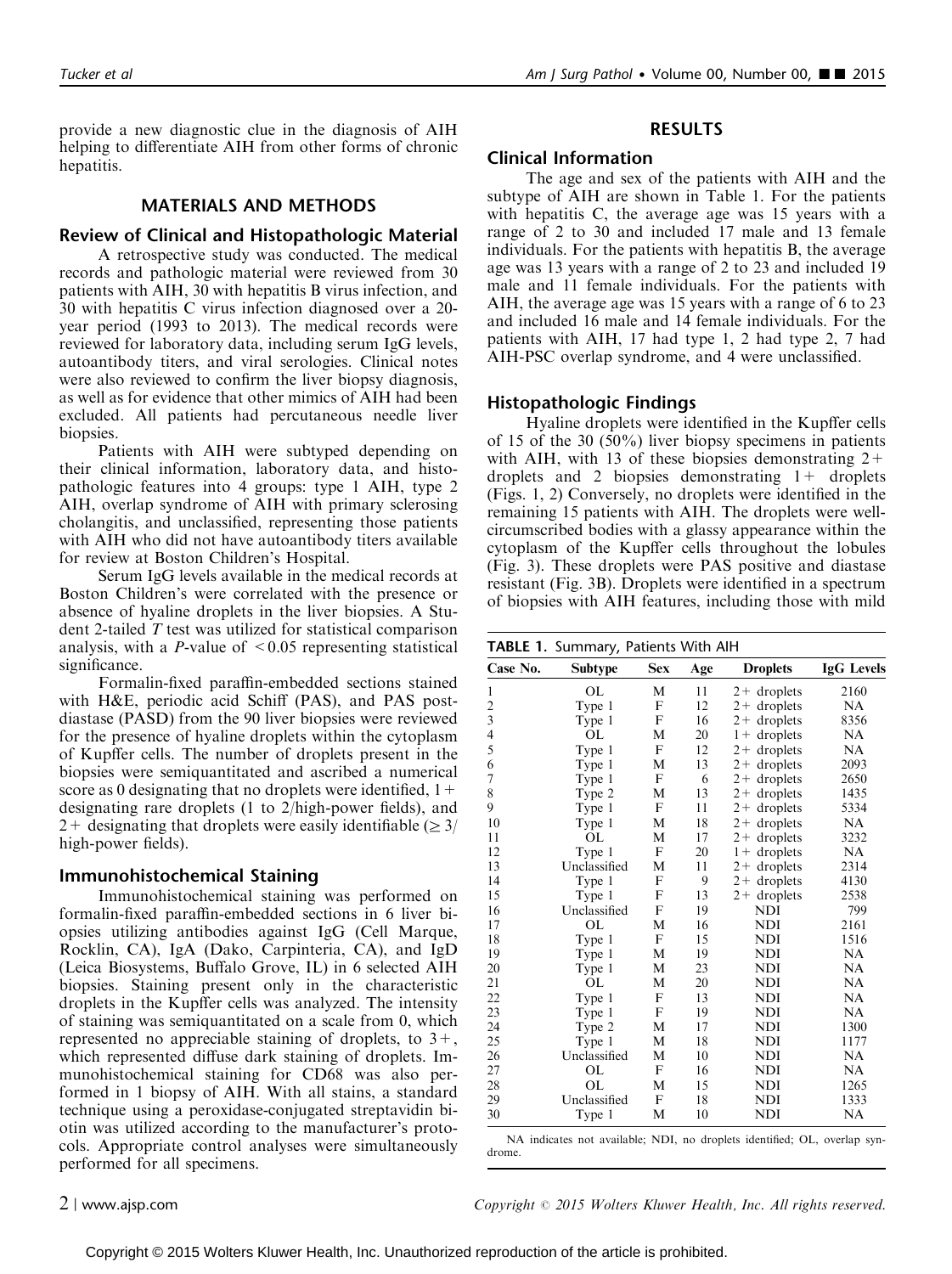<span id="page-2-0"></span>

FIGURE 1. A, Liver biopsy with AIH characterized by marked portal lymphoplasmacytic infiltrate spilling into the lobules and blurring the limiting plates. B, Diffuse hepatocellular ballooning and occasional apoptotic hepatocytes are shown at higher magnification. Arrows indicate enlarged Kupffer cells with cytoplasmic hyaline globules scattered throughout the lobule which are seen in the inset at higher magnification. C, PAS-positive diastase-resistant cytoplasmic hyaline globules in Kupffer cells are indicated by arrows and are seen in the inset at higher magnification. D, CD68 immunohistochemistry shows Kupffer cells with clusters of unstained hyaline globules surrounded by positively stained lysosomal structures.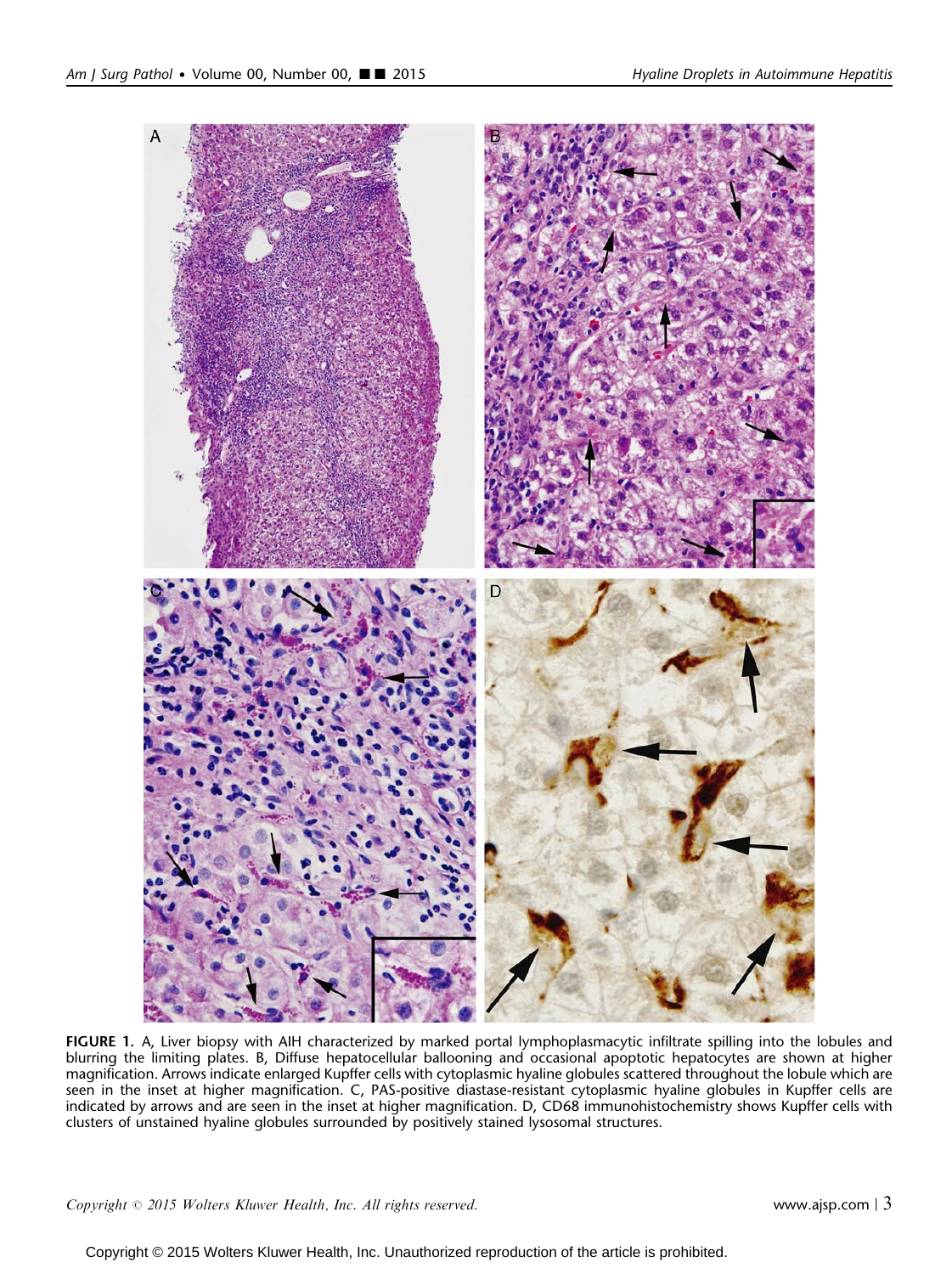<span id="page-3-0"></span>

FIGURE 2. A, IgG immunohistochemistry showing prominent staining of portal tracts and septae. B, IgG-positive cytoplasmic globules in Kupffer cells are indicated by arrows and can be seen in the inset at higher magnification. C, IgA immunohistochemical stain showing portal and sinusoidal positivity. D, At higher magnification, IgA-positive cytoplasmic globules are seen in Kupffer cells scattered throughout the lobule and in the inset at higher magnification.

lymphoplasmacytic infiltrate and hepatocellular damage to those biopsies with a dense lymphoplasmacytic infiltrate and submassive hepatic necrosis. Neither the presence nor number of hyaline globules in Kupffer cells correlated with the degree of inflammation, number of plasma cells, or grade or stage of the chronic hepatitis.

4 <sup>|</sup> www.ajsp.com Copyright <sup>r</sup> 2015 Wolters Kluwer Health, Inc. All rights reserved.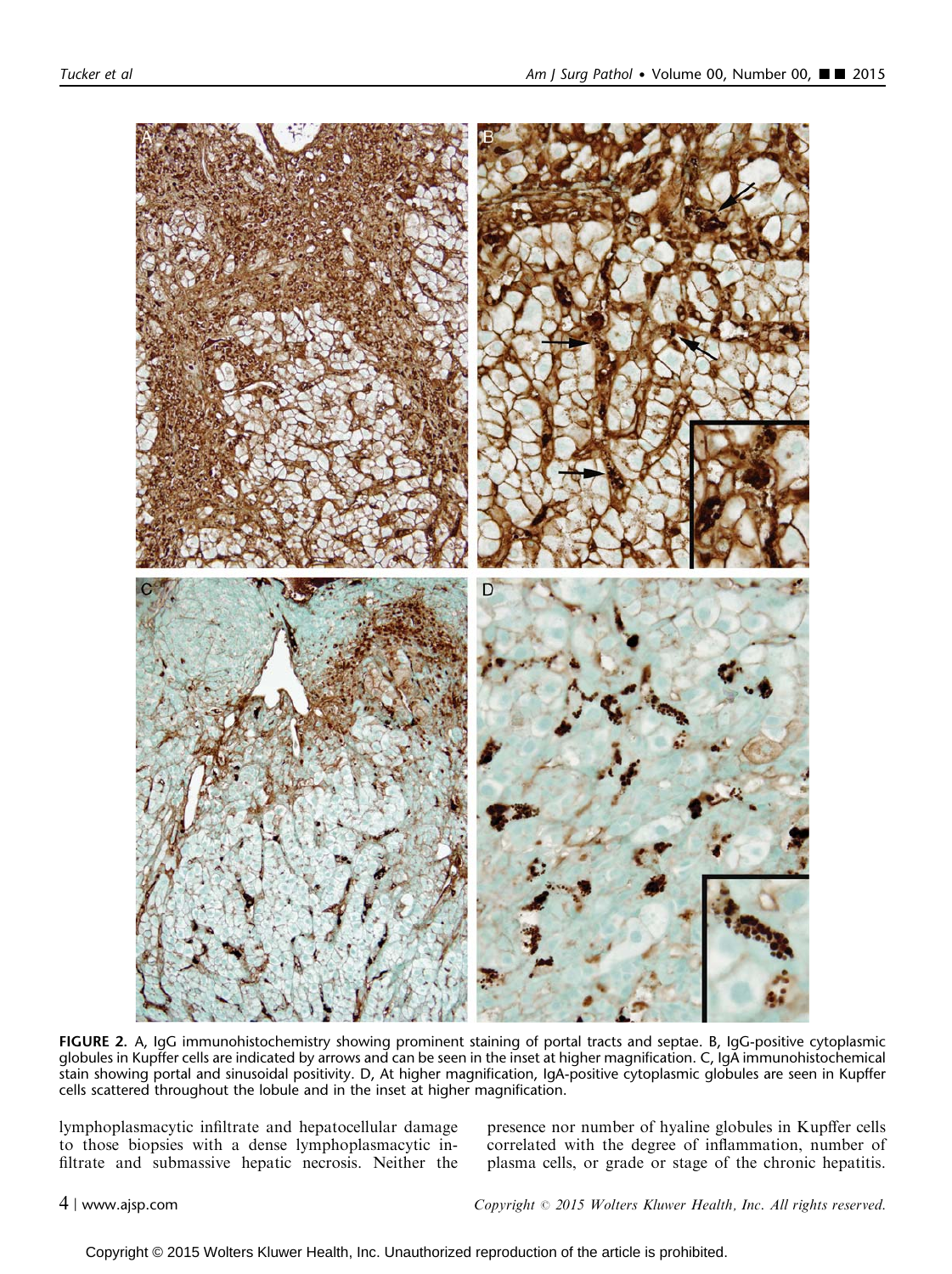<span id="page-4-0"></span>

FIGURE 3. A, Kupffer cell with numerous hyaline lobules with smooth glassy appearance. Droplets are round and separated from each other. B, Numerous cytoplasmic globules in a Kupffer cell showing intense PAS diastase-resistant positivity. C, A cluster of CD68 immune-negative globules (arrowhead) are surrounded by numerous CD68 immunoreactive lysosomal structures. D, Kupffer cells with ceroid pigment with a granular gray appearance. E, Ceroid pigment-laden Kupffer cell showing confluent PAS positive, diastase-resistant lysosomal structures with a granular appearance. F, Ceroid pigment-laden Kupffer cell with cytoplasmic lysosomal structures intensely immunoreactive for CD68.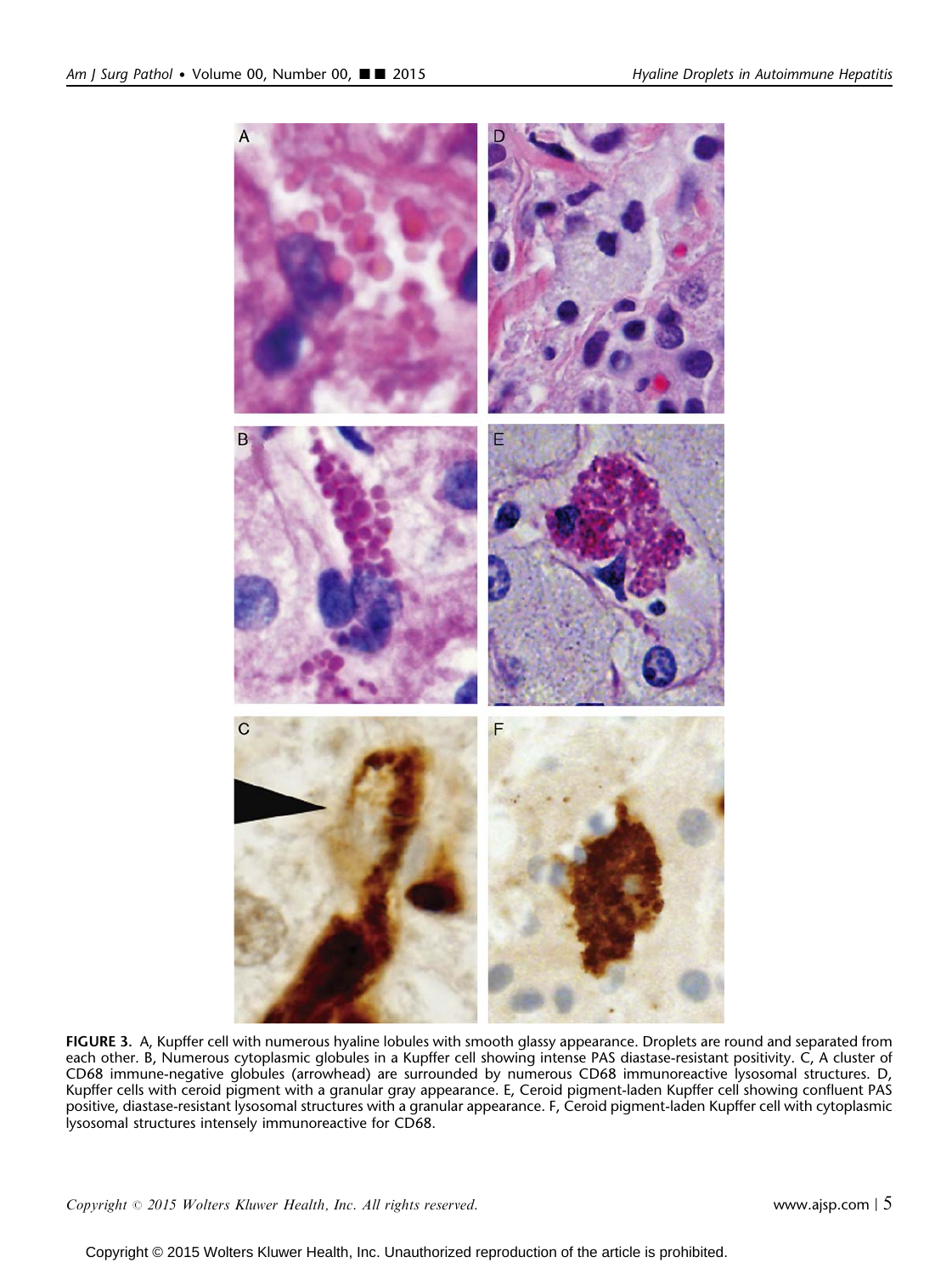Globules were not found more often in proximity to acidophilic bodies or foci of hepatocyte necrosis.

In the 30 patients with hepatitis C, none of their biopsies contained hyaline droplets. In the 30 patients with hepatitis B, 1 biopsy revealed hyaline droplets. This biopsy had an unusually prominent plasmacytic infiltrate.

# Immunohistochemistry

All 6 biopsies in patients with AIH in which immunohistochemistry was performed revealed positivity for IgG and IgA in the droplets ranging in intensity from  $1+$  to  $3+$  [\(Fig. 2](#page-3-0)). The intensity of staining appeared to have an inverse relationship, with those biopsies with greater IgA staining intensity having less IgG staining intensity and vice versa. Only 1 biopsy demonstrated a similar staining intensity for IgG and IgA. None of the biopsies demonstrated Kupffer cell droplet staining for IgD. However, all 5 biopsies showed IgD staining within plasma cells. In the single biopsy stained for CD68, the hyaline droplets were negative ([Figs. 1D, 3C\)](#page-2-0). This contrasted with the phagolysosome granules in the Kupffer cells, which stained strongly positive.

# Correlation With Serum IgG

Upon review of the clinical records, 17 of the 30 patients with AIH (57%) had serum IgG levels available for review ([Table 1](#page-1-0)). The average IgG level in patients without droplets in their liver biopsies was 1364 mg/dL, in contrast to 3424 mg/dL in patients with droplets  $(P = 0.021)$ . The normal range for IgG at Boston Children's Hospital is 639 to 1344 mg/dL. Other immunoglobulin levels were not compared because of limited clinical data. The patient with chronic hepatitis B virus infection who had hyaline droplets in the liver biopsy revealed an IgG serum level of 2378 mg/dL; this patient was also found to have antibodies to smooth muscle actin.

#### DISCUSSION

Liver biopsy is an integral part of the diagnosis of AIH. Nonetheless, the histopathology of AIH is characteristic but not specific. The histologic features of AIH consist of a chronic hepatitis pattern with a predominantly lymphoplasmacytic portal infiltrate, often with plasma cell clustering and interface and lobular necroinflammatory activity. The histopathology, however, can vary widely depending on the grade and stage of the process. During periods of quiescence, portal inflammation may be the sole histologic abnormality. With increased disease activity, lobular hepatocellular damage is identified with hepatocyte ballooning degeneration, pseudoacinar transformation, extensive necroinflammatory activity and variable parenchymal collapse, including submassive and massive hepatic necrosis.<sup>[2,7](#page-6-0)</sup> Generally, no biliary changes or features typical of another etiology should be present for the diagnosis of AIH.[1,8](#page-6-0) The chronic hepatitis pattern of injury seen in AIH overlaps with chronic hepatitis B and C viral in-fections and may be histologically indistinguishable.<sup>[7](#page-6-0)</sup>

Although plasma cells are more commonly identified in AIH, they can also be identified, although to a lesser extent, in hepatitis B and C. Lobular hepatocellular damage may also be seen in viral hepatitis, particularly in hepatitis B, with ballooning and pseudoacinar transformation of hepatocytes. In acute viral hepatitis, these changes may be more pronounced and can include massive hepatic necrosis. Besides the clinical serological differences, on histology, secondary differentiating characteristics include ground-glass hepatocytes resulting from cytoplasmic accumulation of hepatitis B surface antigen within smooth endoplasmic reticulum in chronic hepatitis B and focal aggregates of hepatocytes with macrovesicular steatosis in hepatitis C infection. Portal lymphoid aggregates or follicles may occur in chronic hepatitis B and C as well as in AIH.

Hyaline droplets in Kupffer cells on routine H&E sections have never been described in AIH, to the best of our knowledge. Identification of these droplets provides a useful diagnostic clue to distinguish AIH from other forms of chronic hepatitis, as only 1 case of the 60 viral hepatitis cases examined demonstrated droplets. Of note, in this viral hepatitis case, the biopsy contained an unusually prominent lymphoplasmacytic infiltrate, and the patient was found to have an elevated serum IgG level as well as antibodies against smooth muscle actin, raising the possibility of an autoimmune component to his liver disease.

As the histopathology of AIH has been well described for many years, it seems surprising that the existence of hyaline droplets in Kupffer cells in patients with this disorder, as described herein, has escaped recognition for such a long time. This lack of awareness, however, may possibly be explained by the morphologic similarity of hyaline droplets to heterophagolysosomes. Heterophagolysosomes are ubiquitous in the cytoplasm of Kupffer cells in a variety of chronic liver disorders and are thought to represent phagocytosed waste material resulting from necrosis and increased cell turnover. The hyaline droplets described herein can be distinguished from heterophagolysosomes by a number of histologic criteria. Whereas hyaline droplets on H&E sections have a round sharply circumscribed and glassy appearance with a homogenous pale-pink color, lysosomal structures are granular, ill defined, and have a white-gray-bluish color. Hyaline droplets are separated from each other and do not coalesce; their morphology is identical to the Russell bodies of plasma cells. By contrast, heterophagolysosomes have irregular outlines and tend to coalesce with each other forming ill-defined groups. They are identical to the contents of ceroid-laden macrophages. These morphologic differences between hyaline droplets and heterophagolysosomes are highlighted by PAS staining. Although both types of inclusions are PAS positive diastase resistant, their detectability and morphologic characteristics are highlighted by these special stains. In addition, by immunohistochemistry, hyaline droplets are negative for CD68, a marker of macrophages, whereas heterophagolysosomes are strongly pos-

6 <sup>|</sup> www.ajsp.com Copyright <sup>r</sup> 2015 Wolters Kluwer Health, Inc. All rights reserved.